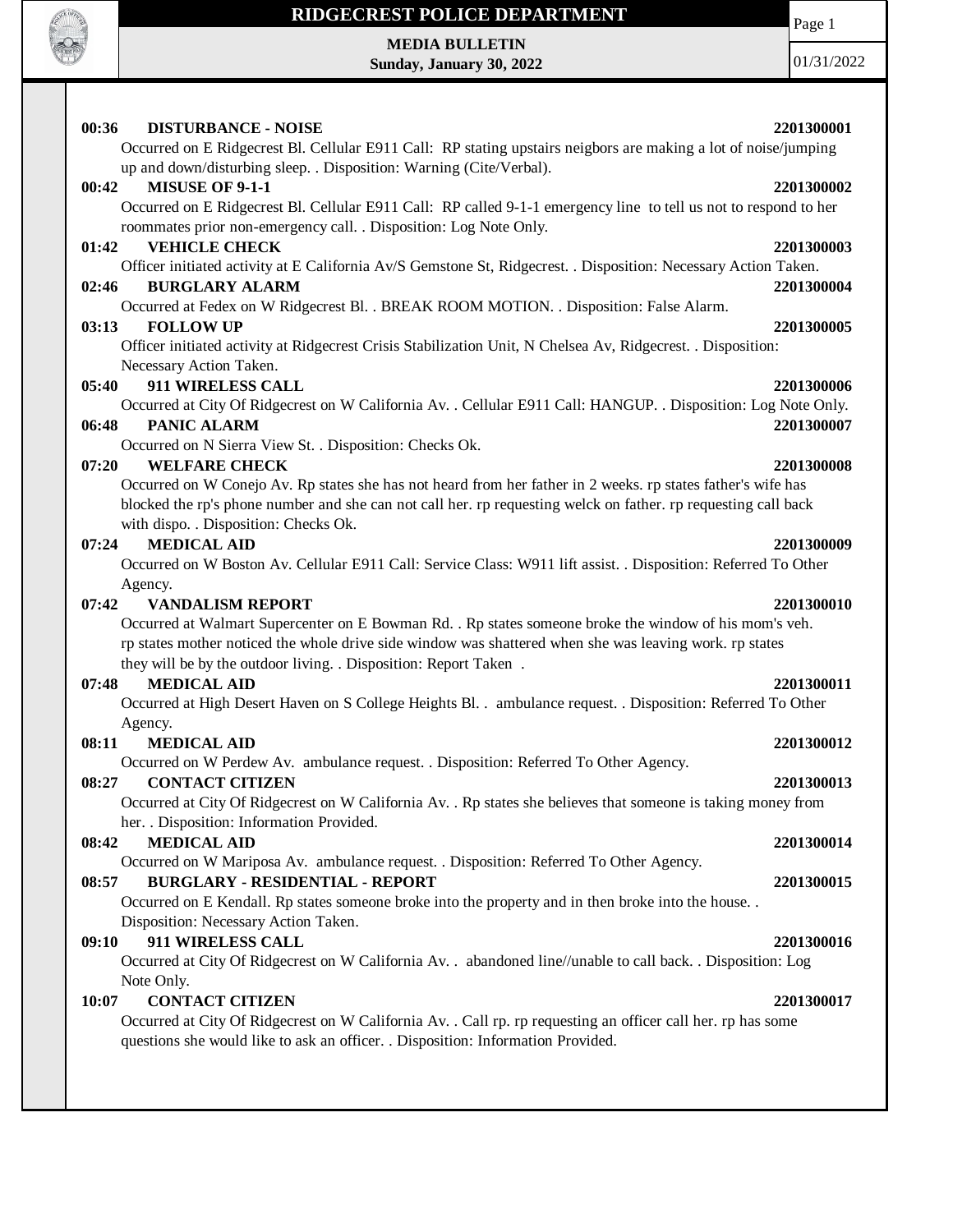

Locate.

# **RIDGECREST POLICE DEPARTMENT**

# **MEDIA BULLETIN**

**Sunday, January 30, 2022**

Page 2

01/31/2022

| 10:48 | <b>UNWANTED SUBJECT</b>                                                                                                                       | 2201300018 |
|-------|-----------------------------------------------------------------------------------------------------------------------------------------------|------------|
|       | Occurred on E Hayden Av. Rp states son is at her house banging on doors wanting to get into the house<br>Disposition: Necessary Action Taken. |            |
| 10:57 | <b>FOUND PROPERTY</b>                                                                                                                         | 2201300019 |
|       | Occurred at City Of Ridgecrest on W California Av. . Found wallet in desert behind albertson's. . Disposition:                                |            |
|       | Report Taken.                                                                                                                                 |            |
| 11:30 | <b>ACO CALL</b>                                                                                                                               | 2201300020 |
|       | Occurred at Upjohn Park on E Upjohn Av. . Rp states blue ford bronco type of car running down geese. .                                        |            |
|       | Disposition: Checks Ok.                                                                                                                       |            |
| 11:39 | <b>INFORMATION</b>                                                                                                                            | 2201300021 |
|       | Occurred on S College Heights Bl. Rp states his truck broke down in the parking lot. part will be here tomorrow                               |            |
|       | to get fixed. . Disposition: Information Received.                                                                                            |            |
| 11:52 | <b>EXTRA PATROL</b>                                                                                                                           | 2201300022 |
|       | Occurred on N Helena St. Rp requesting extra patrols throughout the day and the night. rp states subjs keep                                   |            |
|       | trying to get into residence. . Disposition: Checks Ok.                                                                                       |            |
| 12:23 | 911 WIRELESS CALL                                                                                                                             | 2201300023 |
|       | Occurred at City Of Ridgecrest on W California Av. . misdial. . Disposition: Log Note Only.                                                   |            |
| 12:39 | 911 WIRELESS CALL                                                                                                                             | 2201300024 |
|       | Occurred at City Of Ridgecrest on W California Av. . silence//unable to call back. . Disposition: Log Note Only.                              |            |
| 13:21 | <b>SUPPLEMENTAL REPORT</b>                                                                                                                    | 2201300025 |
|       | Occurred at City Of Ridgecrest on W California Av. . Call rp. rp states her purse has been returned. 22-287. .                                |            |
|       | Disposition: Report Taken.                                                                                                                    |            |
| 13:42 | <b>CONTACT CITIZEN</b>                                                                                                                        | 2201300026 |
|       | Occurred at City Of Ridgecrest on W California Av. . Call rp. rp requesting to speak to an officer regarding child                            |            |
| 13:56 | custody. . Disposition: Information Provided.<br>911 HANG UP                                                                                  | 2201300027 |
|       | Occurred at City Of Ridgecrest on W California Av. . hang up//no answer on callback. . Disposition: Log Note                                  |            |
| Only. |                                                                                                                                               |            |
| 14:19 | <b>WARRANT ARREST</b>                                                                                                                         | 2201300028 |
|       | Occurred on S Norma St. Rp states vehs and people on bikes coming and going at all hours of the night.                                        |            |
|       | SA/Morse, Jessica 09/09/93                                                                                                                    |            |
|       | WNO/RM052906A/\$38k/HS 11377(A)                                                                                                               |            |
|       | WNO/RM054079A/\$15k/VC 14601.1(A)                                                                                                             |            |
|       | WNO/RM053034A/\$38k/PC 21810                                                                                                                  |            |
|       | WNO/RM052287A/\$20k/HS 11377(A)                                                                                                               |            |
|       | cited/rel'd. . Disposition: Arrest Made.                                                                                                      |            |
| 14:38 | <b>CONTACT CITIZEN</b>                                                                                                                        | 2201300029 |
|       | Occurred at City Of Ridgecrest on W California Av. . Call rp.rp states son is driving an 18-wheeler and would                                 |            |
|       | like information on where he can park as he needs to be in ridgecrest for 3 days. . Disposition: Information                                  |            |
|       | Provided.                                                                                                                                     |            |
| 14:47 | <b>MEDICAL AID</b>                                                                                                                            | 2201300030 |
|       | Occurred at S Lilac St/E Church Av. Anon rp states there is a male subj that is on the ground. rp states subj is                              |            |
|       | breathing and tried to walk but fell down. . Disposition: Assisted.                                                                           |            |
| 15:14 | PROPERTY DAMAGE ONLY TC                                                                                                                       | 2201300031 |
|       | Occurred at Home Depot on N China Lake Bl. . rp states someone hit her car. . Disposition: Necessary Action                                   |            |
|       | Taken.                                                                                                                                        |            |
| 15:59 | <b>WELFARE CHECK</b>                                                                                                                          | 2201300032 |
|       | Occurred on W Ridgecrest Bl. (Hundred block.) elderly male walking extremely slow. . Disposition: Unable To                                   |            |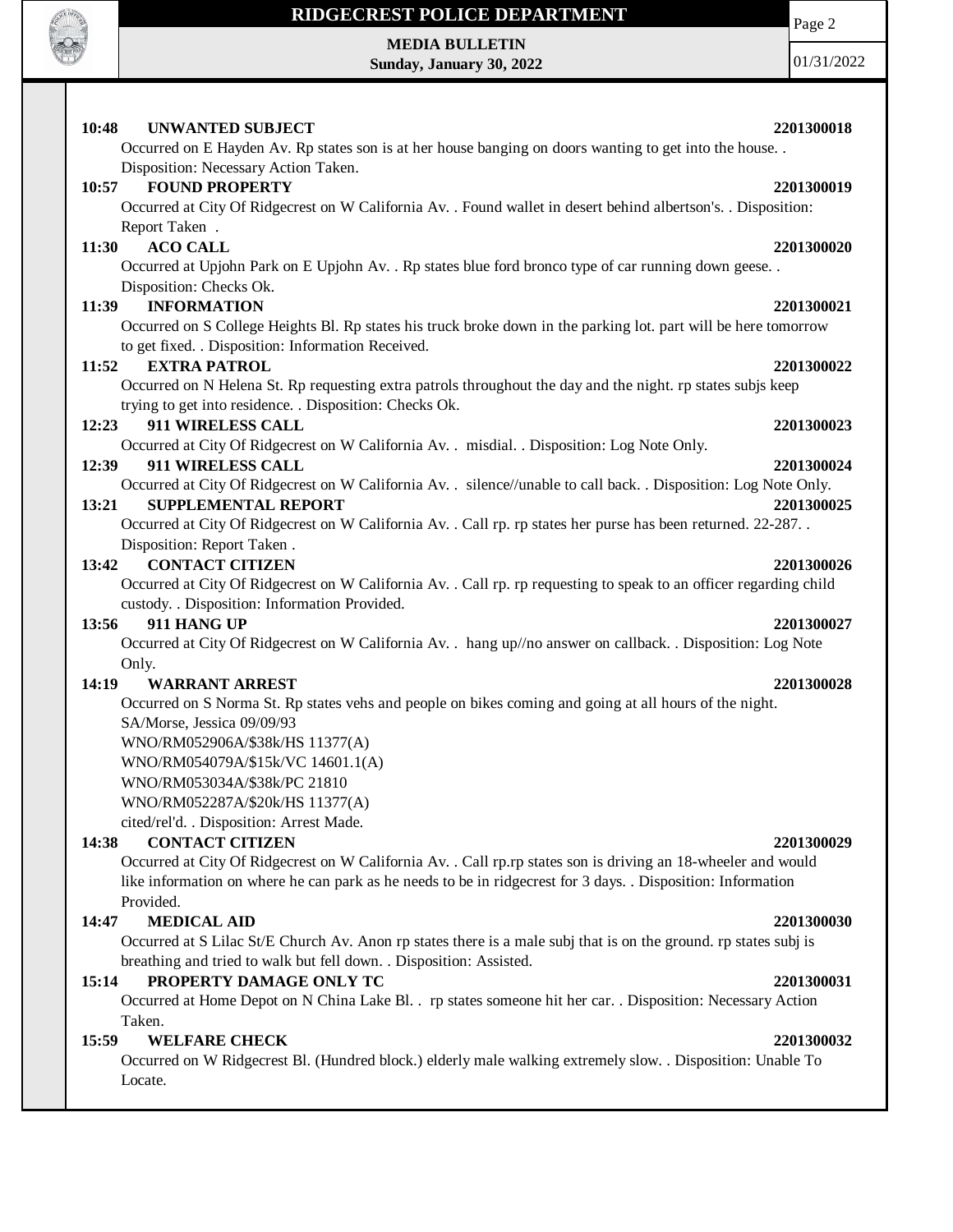

## **RIDGECREST POLICE DEPARTMENT**

Page 3

**MEDIA BULLETIN Sunday, January 30, 2022**

01/31/2022

| 16:07<br><b>AREA CHECK</b>                                                                                      | 2201300033 |
|-----------------------------------------------------------------------------------------------------------------|------------|
| Occurred at Pearson Park on W Vicki Av/N Downs St. . rp states there are 14 yo girls smoking pot at the park.   |            |
| rp stated she took one of the juvs pipe from them. rp states while on the phone the girls started leaving       |            |
| Disposition: Information Provided.                                                                              |            |
| <b>MEDICAL AID</b><br>16:55                                                                                     | 2201300034 |
| Occurred on S Sunset St. WPH2 ambulance request. . Disposition: Assisted.                                       |            |
| 17:22<br><b>DISTURBANCE</b>                                                                                     | 2201300035 |
| Occurred on E Upjohn Av. (Hundred block.) juvs fighting in area. . Disposition: Unable To Locate.               |            |
| <b>VANDALISM REPORT</b><br>17:23                                                                                | 2201300036 |
| Occurred at Elks Lodge, Bpo #1913 on E Church Av. . Rp states looks like someone came through with a truck      |            |
| and did some donuts and hit one of the signs. . Disposition: Necessary Action Taken.                            |            |
| <b>CONTACT CITIZEN</b><br>17:33                                                                                 | 2201300037 |
| Occurred at Ridgecrest Crisis Stabilization Unit on N Chelsea Av. . Service Class: VOIP Patient called and      |            |
| stated that he didn't want to stay there anymore and wants a ride home. . Disposition: Information Received.    |            |
| PATROL CHECK<br>17:46                                                                                           | 2201300038 |
| Occurred on S Yorktown St. Rp states there was a all white van with no wndows and OR plates that was            |            |
| parked in front of residence. rp states the van went down the street and stopped and then left going NB on      |            |
| Yorktown. Rp requesting extra patrols. . Disposition: Checks Ok.                                                |            |
| <b>ACO CALL</b><br>17:48                                                                                        | 2201300039 |
| Occurred at N Gold Canyon Dr/E Nadeau St. Barking dog. . Disposition: Quiet On Arrival.                         |            |
| <b>WELFARE CHECK</b><br>17:54                                                                                   | 2201300040 |
| Occurred on S Glen Ct. Rp requesting welck on mother. rp states mother was texting him earlier and being very   |            |
| negative over text and now she is not answering his calls. . Disposition: Checks Ok.                            |            |
| <b>DOMESTIC DISTURBANCE</b><br>18:05                                                                            | 2201300041 |
| Occurred at China Lake Trailer Park on W Moyer Av. . Cellular E911 Call: RP stating male half hit her/HBD/still |            |
| in res. . Disposition: Domestic Violence Documentation.                                                         |            |
| <b>MEDICAL AID</b><br>18:33                                                                                     | 2201300042 |
| Occurred on E Wilson Av. Cellular E911 Call: EMS request. . Disposition: Referred To Other Agency.              |            |
| DRIVING UNDER THE INFLUENCE<br>18:36                                                                            | 2201300043 |
| Occurred at Fastrip Food Store on S China Lake Bl. . RP stating dk color SUV was weaving in lanes/currently at  |            |
| fastrip/anon RP. . Disposition: Checks Ok.                                                                      |            |
| 18:41<br><b>PANIC ALARM</b>                                                                                     | 2201300044 |
| Occurred at Church Of Christ, Iwv on N Norma St. . Panic and int motion toa 1835/cont fred watson stating sec   |            |
| set with people inside and doesn't have sec code/op 10536. Disposition: False Alarm.                            |            |
| 19:03<br>911 WIRELESS CALL                                                                                      | 2201300045 |
| Occurred at City Of Ridgecrest on W California Av. . Cellular E911 Call: Female stating her son was playing     |            |
| with the phone. . Disposition: Necessary Action Taken.                                                          |            |
| <b>DISTURBANCE - MUSIC</b><br>19:16                                                                             | 2201300046 |
| Occurred on S Norma St. Loud music complaint. . Disposition: Quiet On Arrival.                                  |            |
| <b>ILLEGAL FIREWORKS</b><br>19:18                                                                               | 2201300047 |
| Occurred on W Veada Av. Cellular E911 Call: Report of fire works in the area. . Disposition: Unable To Locate.  |            |
| 19:55<br><b>MEDICAL AID</b>                                                                                     | 2201300048 |
| Occurred on W Howell Av. Cellular E911 Call: EMS request. . Disposition: Referred To Other Agency.              |            |
| 20:16<br><b>FOLLOW UP</b>                                                                                       | 2201300049 |
| Officer initiated activity at N Wayne St, Ridgecrest. . Disposition: Follow Up Completed.                       |            |
| PARKING VIOLATION<br>20:27                                                                                      | 2201300050 |
| Occurred on N Wayne St. RP stating there are vehicles parked in front of space that don't belong there. .       |            |
| Disposition: Information Provided.                                                                              |            |
|                                                                                                                 |            |